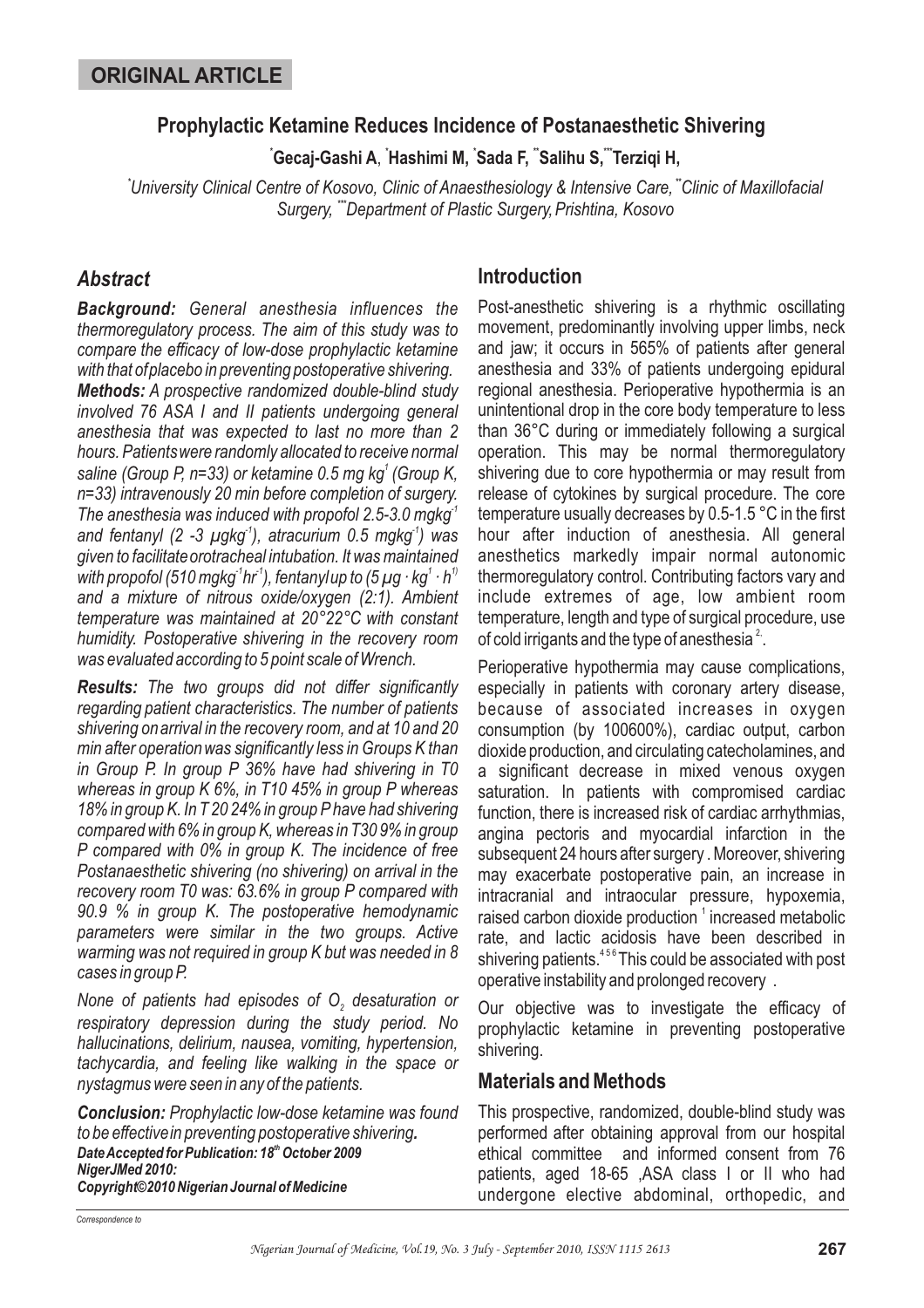maxillofacial surgery under general anesthesia that was expected to last no more than 2 hours. Patients who received blood products, metoclopromide, Body Mass Index  $>$  30 kg/m<sup>2</sup>, those with a history of convulsions, multiple allergies, hypertension, coronary artery disease, other cardiorespiratory or neuromuscular pathology or if use of vasoconstrictorsor vasodilators was planned, were excluded from the study.

The patients were randomly allocated to receive placebo (saline  $0.9\%$ ) IV (control group,  $n = 33$ ) or ketamine 0.5 mg/kg IV (ketamine group,  $n = 33$ ). The treatment drugs were diluted to a volume of 2 mL and presented as coded syringes by an anesthesiologist who was not involved in the management of the patients or in grading of the patients' shivering. On arrival in the OR, intravenous access was obtained with an 18 gauge IV canula and standard monitoring electrocardiogram (3 lead), noninvasive blood pressure, pulse oximeter were connected and the baseline vital parameters were noted. All patients received midazolam 0.03mg/kg i/v as a premedication 10 minutes before induction and were preoxygenated with 100% O2 for 5 minutes. In the both groups anesthesia was induced with propofol 2.5-3.0 mgkg $^1$  and fentanyl (2 -3  $\mu$ gkg $^1$ ), atracurium 0.5 mgkg $^1)$ was given to facilitate orotracheal intubation. It was maintained with propofol (510 mgkg<sup>-1</sup>hr<sup>-1</sup>), intraoperative analgesia was provided by fentanyl up to 5  $\mu$ g · kg $^{\text{1}}$  · h $^{\text{1}}$ . Controlled ventilation was performed with a mixture of nitrous oxide/oxygen (2:1), to maintain end tidal CO2 at 30-35 mmHg. Increments of atracurium 0.2 mg/kg were given if needed.

Patients had standard cotton surgical drapes and were not activelyheated. Ambient temperature was maintained at 20°22°C with constant humidity. Depending on the group to which the patient belonged, approximately 20 minutes before the end of operation, patients received (saline 0.9%) IV or ketamine0.5 mg/kg IV.At the end of the procedure residual neuromuscular block was reversed with neostigmine up to 0.04mg kg-1 and atropine sulphate 0.02 mg kg-1 and extubated in awake state. After that the patients were transported to the postanaesthetic care unit (PACU).

After the patient arrived in the PACU, an investigator who was blinded to the intraoperative management recorded the incidence and severity of shivering. In the recovery room, all patients were covered with a standard cotton blanket, none of them was warmed actively and all received 4 L/min oxygen by facemask. Postoperative shivering in the recovery room was evaluated according to 5 point scale of Wrench Shivering was defined as readily detectable fasciculations or tremors of the face,

trunk, or limbs of a minimum of 15-s duration. Side effects that may have been related to the study drugs (i.e., nausea, vomiting, hypotension, hypertension, tachycardia, nystagmus, feeling like walking in the space, and hallucinations) and asedation score (using a four-point scale) were also recorded. The shivering was treated with ketamine10-20 mg i.v. if the shivering grade was 2

Patients rated their satisfaction with the anesthesia by using a five-point scale (1 = very satisfied;  $2 =$  somewhat satisfied:  $3$  = neither satisfied nor dissatisfied:  $4$  = somewhat dissatisfied; 5 = very dissatisfied) approximately 24 h after anesthesia.

**Table I. The 5 point scale of Wrench**

| Score | Definition                                                                                                                                      |
|-------|-------------------------------------------------------------------------------------------------------------------------------------------------|
|       | No shivering                                                                                                                                    |
|       | One or more of: piloerection, peripheral vasoconstriction,<br>peripheral cyanosis without other cause, but without visible<br>muscular activity |
|       | Visible muscular activity confined to one muscular group                                                                                        |
| 3     | Visible muscular activity in more than one muscle group                                                                                         |
|       | Gross muscular activity involving entire body                                                                                                   |

### **Results**

There were no significant differences between the groups with respect to demographic data,ASAscore

The incidence of severity of PAS at 0 min, 10, 20, 30 minutes was significantly less in group K than in group P.

In group P 36% have had shivering in T0 whereas in group K 6%, in T10 45% in group P whereas 18% in group K. In T 20 24% in group P have had shivering compared with 6% in group K, whereas in T30 9% in group P compared with 0% in group K.

The incidence of free postanaesthetic shivering (no shivering) on arrival in the recovery room T0 was: 63.6% in group P compared with 90.9 % in group K. In T30 the incidence of free postanaesthetic shivering was 93.9% in group P compared with 100% in group K.

The postoperative hemodynamic parameters were similar in the two groups. Active warming was not required in group K but was needed in 8 cases in group P.

None of patients had episodes of  $O<sub>2</sub>$  desaturation or respiratory depression during the study period. No hallucinations, delirium, nausea, vomiting hypertension, tachycardia, and feeling like walking in the space or nystagmus were seen in any of patients.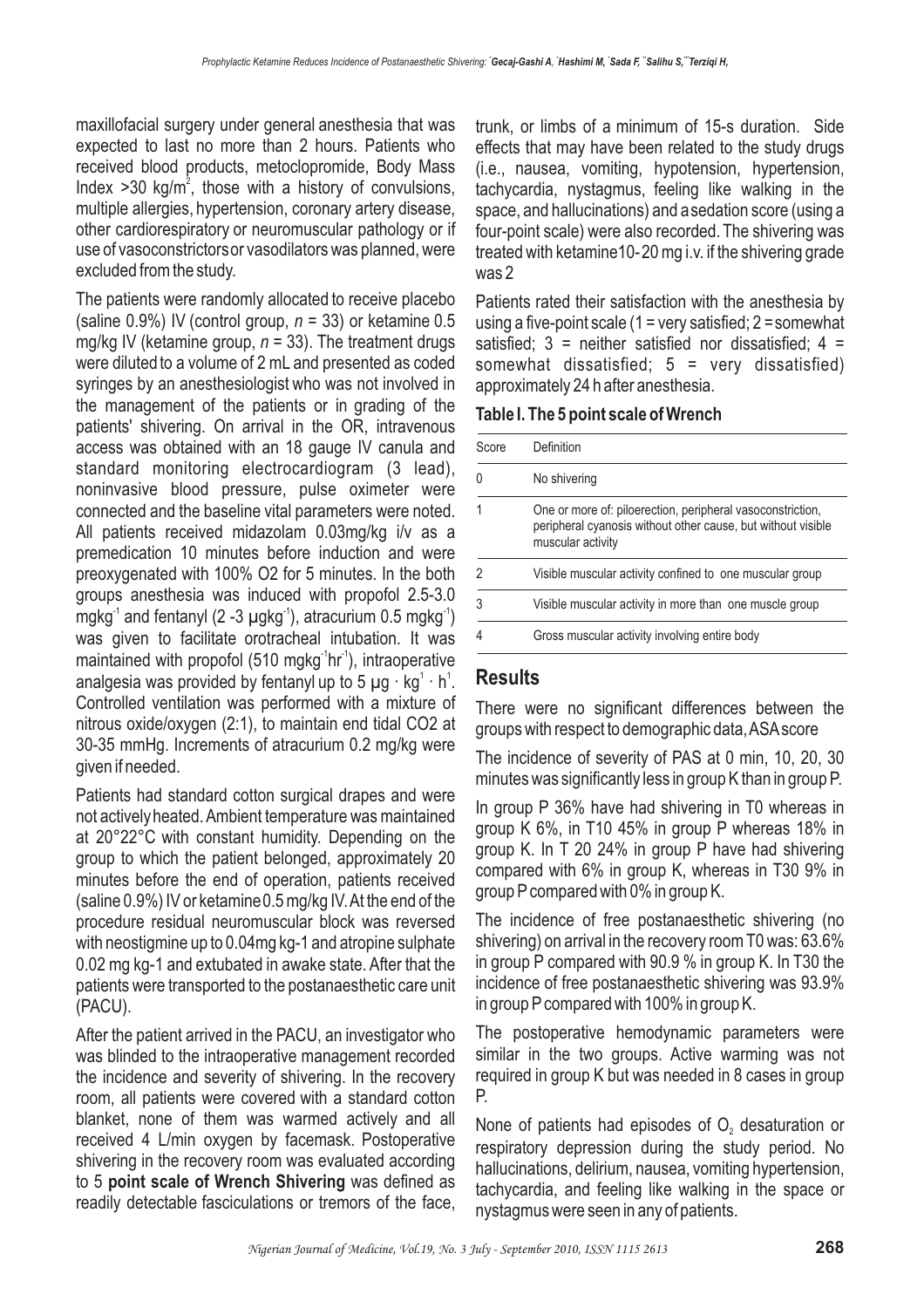None of patients suffered from the 4th degree of the Wrench scale in either of the groups.

#### **Table II Demographic data**

Data are presented as mean ± SD.

| Demographic data          | Gr. P(placebo)  | Gr. K (ketamine)<br>33 |  |  |
|---------------------------|-----------------|------------------------|--|--|
| N                         | 33              |                        |  |  |
| Age<br>(Mean $\pm$ SD)    | $29.2 \pm 13.2$ | $32.0 \pm 15.3$        |  |  |
| Weigh<br>(Mean $\pm$ SD)  | $71.2 \pm 12.1$ | $68.6 \pm 11.4$        |  |  |
| Height<br>(Mean $\pm$ SD) | $169.0 \pm 7.5$ | $171.2 \pm 7.34$       |  |  |
| Sex M\F                   | 16/17           | 19/14                  |  |  |
| ASA score I/II            | 21/12           | 23/10                  |  |  |

**Table III Number of patients with different grades of shivering in the two treatment groups**.

|                 | Group P (placebo), n 33 |        |                |        |          | Group K (ketamine), n 33 |          |          |          |          |
|-----------------|-------------------------|--------|----------------|--------|----------|--------------------------|----------|----------|----------|----------|
| Score           | 0                       |        | $\overline{2}$ | 3      | 4        | $\mathbf{0}$             |          | 2        | 3        | 4        |
| T <sub>0</sub>  | 21(63.6%)               | 4(12%) | 2(6%)          | 6(18%) | $0(0\%)$ | 30(90.9%)                | 1(3%)    | $0(0\%)$ | 2(6%)    | $0(0\%)$ |
| T <sub>10</sub> | 18(54.5%)               | 4(12%) | 3(9%)          | 8(24%) | $0(0\%)$ | 28(84.8%)                | 2(6%)    | 1(3%)    | 3(9%)    | $0(0\%)$ |
| T 20            | 25(75.7%)               | 3(9%)  | 3(9%)          | 2(6%)  | $0(0\%)$ | 31(93.9%)                | 1(3%)    | $0(0\%)$ | 1(3%)    | $0(0\%)$ |
| T 30            | 31(93.9%)               | 1(3%)  | $0(0\%)$       | 1(3%)  | $0(0\%)$ | 33(100%)                 | $0(0\%)$ | $0(0\%)$ | $0(0\%)$ | $0(0\%)$ |

T0, arrival in the recovery room; T10, 10 min after arrival; T20, 20 min after arrival; T30, 30 min after arrival.

# **Discussion**

Postoperative shivering is very unpleasant and physiologically stressful. Hypoxemia, lactic acidosis and hypercarbia may be associated with severe shivering and may complicate recovery from anesthesia. We found that administration of ketamine 20 minutes before the end of surgery reduced the incidence and severity of shivering.

Various drugs have been investigated for prevention or treatment of postoperative shivering, including pethidine, sufentanil, alfentanil, tramadol, physostigmine, urapidil, nefopam, doxapram and nalbuphine<sup>4, 5, 6, 11, 12</sup> but the ideal treatment has not yet been found. Ketamine, a competitive NMDA receptor antagonist, also inhibits postoperative shivering. It is likely that NMDA receptor antagonists modulate thermoregulation at a number of levels. In addition to being a competitive NMDA receptor

antagonist, ketamine has several other pharmacological properties; these include being an opioid agonist, blockingamine uptake in the descending inhibitory monoaminergic painpathways, having a local anesthetic action and interacting with muscarinic receptors. Therefore it probably controls shivering by non-shivering thermogenesis either by action on the hypothalamus or by the ß-adrenergic effect of norepinephrine. We chose a dose of 0.5 mg  $kg<sup>1</sup>$ because the higher dose of ketamine was also associated with adverse side effects in previous studies and because some authors also report that ketamine 0.5 mg/kg IV was effective for the treatment of postoperative shivering. 15

The incidence of free postanesthetic shivering (no shivering) on arrival in the recovery room T0 was: 63.6% in group P compared with 90.9 % in group K, which is in accordance with other studies.<sup>4</sup>Postoperative shivering is acommon phenomenon, and in our placebo group the incidence was 45% -10 minutes after arrival in recovery room whereas in ketamine group 18%, a proportion that is not similar to that reported in other studies. $^{\textrm{\tiny{\textup{4}}}}$ 

This has been attributed to the following factors: uninhibited spinal reflexes, pain, decreased sympathetic activity, adrenal suppression, release of pyrogenic mediators during surgery, administration of volatile anesthetics, opiate withdrawal, blood loss, duration of surgery and thermoregulatory shivering in response to intraoperative hypothermia.

The authors also reported that two patients had developed hallucinations and four patients had developed delirium in one study.<sup>15</sup> We did not observe hallucinations or delirium in any of our patients when ketamine was given 20 min before completion of surgery under general anesthesia, however, these are well-knownside effects of ketamine.

None of patients had episodes of  $\mathsf{O}_2$  desaturation or respiratory depression during the study. No symptoms of nausea, vomiting, hypertension, tachycardia, feeling like walking in the space or nystagmus was seen in any of patients.

Conclusion: The prophylactic use of 0.5 mg/kg i.v. ketamine 20 min before completion of surgery was effective in preventing shivering developing after general anesthesia, without significant adverse side effects.